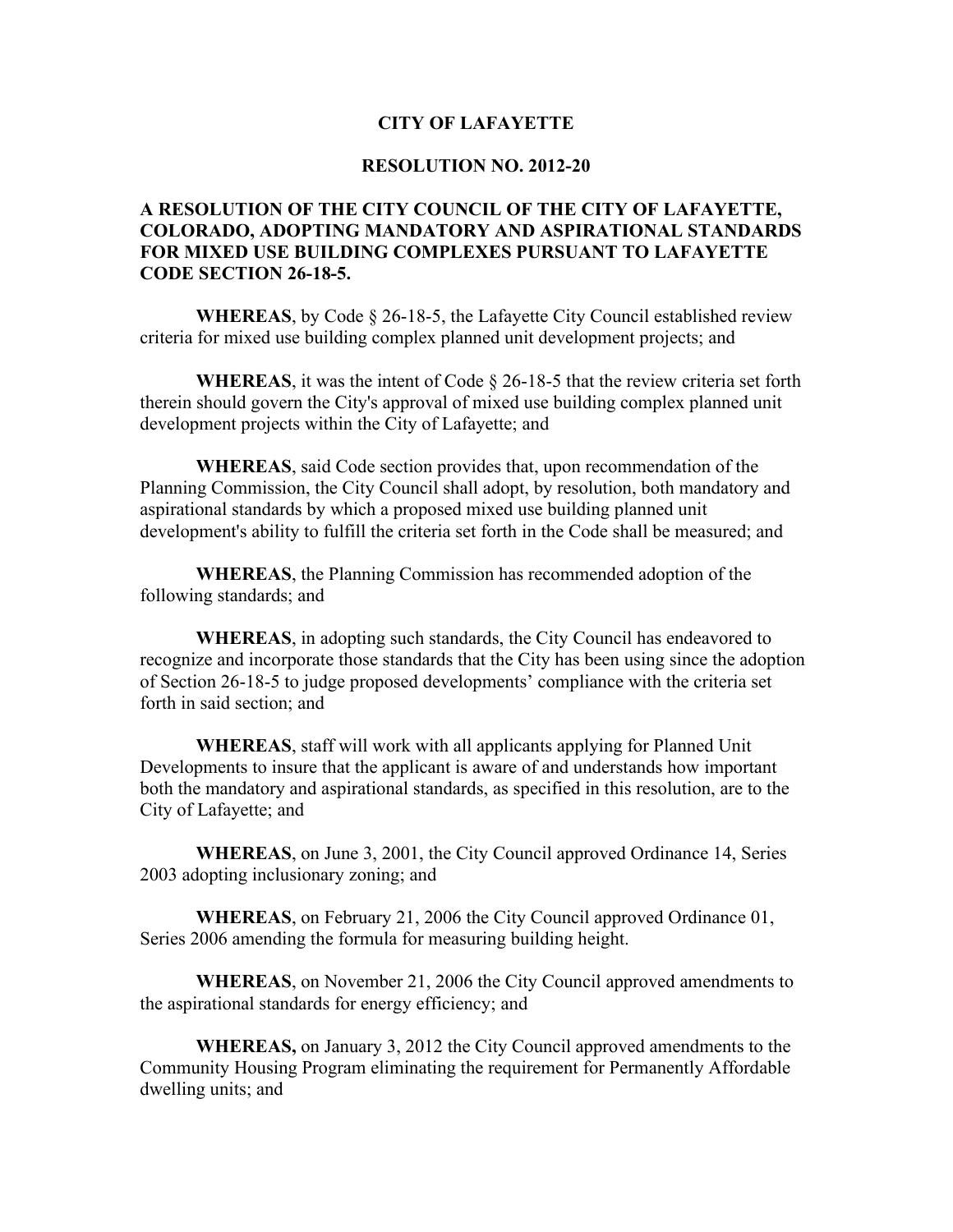**WHEREAS**, the City Council has therefore determined that it is necessary and appropriate to adopt the mandatory and aspirational standards set forth below.

## **NOW, THEREFORE, BE IT RESOLVED BY THE CITY COUNCIL OF THE CITY OF LAFAYETTE, COLORADO, AS FOLLOWS**:

Section 1.0 Water and Sewer. Code Section 26-18-5(c)(1) provides that "the city shall have a projected capacity to serve fully all subdivided lots with water and sewer."

1.1 The following mandatory standards shall be met by all mixed use building complex PUDs. Failure of any proposed PUD to meet the following mandatory standards shall constitute grounds for denying sketch plan, preliminary plan, final plan, site plan or architectural review approval, as the case may be.

> 1.1.1 The resolution approved by the City Council in accordance with Section 30-271 of the Code of Ordinances of the City of Lafayette allows that the proposed complex can be adequately served.

1.1.2 It is reasonably likely that, taking into account Charter Section 6.10, the proposed development will be able to begin receiving building permits within two years after the final plan is approved.

1.2 The following standards are aspirational only. However, the degree to which a proposed mixed use building complex development meets these aspirational standards may be considered by the Planning Commission and City Council in determining whether the proposal meets the PUD approval criteria found in Section 26-18-5(c)(1).

1.2.1 Reserved for future use.

Section 2.0 Other utilities. Code Section  $26-18-5(c)(2)$  provides that "the City shall receive adequate assurance from all non-municipal service providers of adequate, imminent service for all mixed use building complexes."

2.1 The following mandatory standards shall be met by all mixed use building complex PUDs. Failure of any proposed PUD to meet the following mandatory standards shall constitute grounds for denying sketch plan, preliminary plan, final plan, site plan or architectural review approval, as the case may be.

> 2.1.1 All companies supplying utilities other than water and sewer can supply the proposed development with service upon the date of expected occupancy.

2.2 The following standards are aspirational only. However, the degree to which a proposed mixed use building complex development meets these aspirational standards may be considered by the Planning Commission and City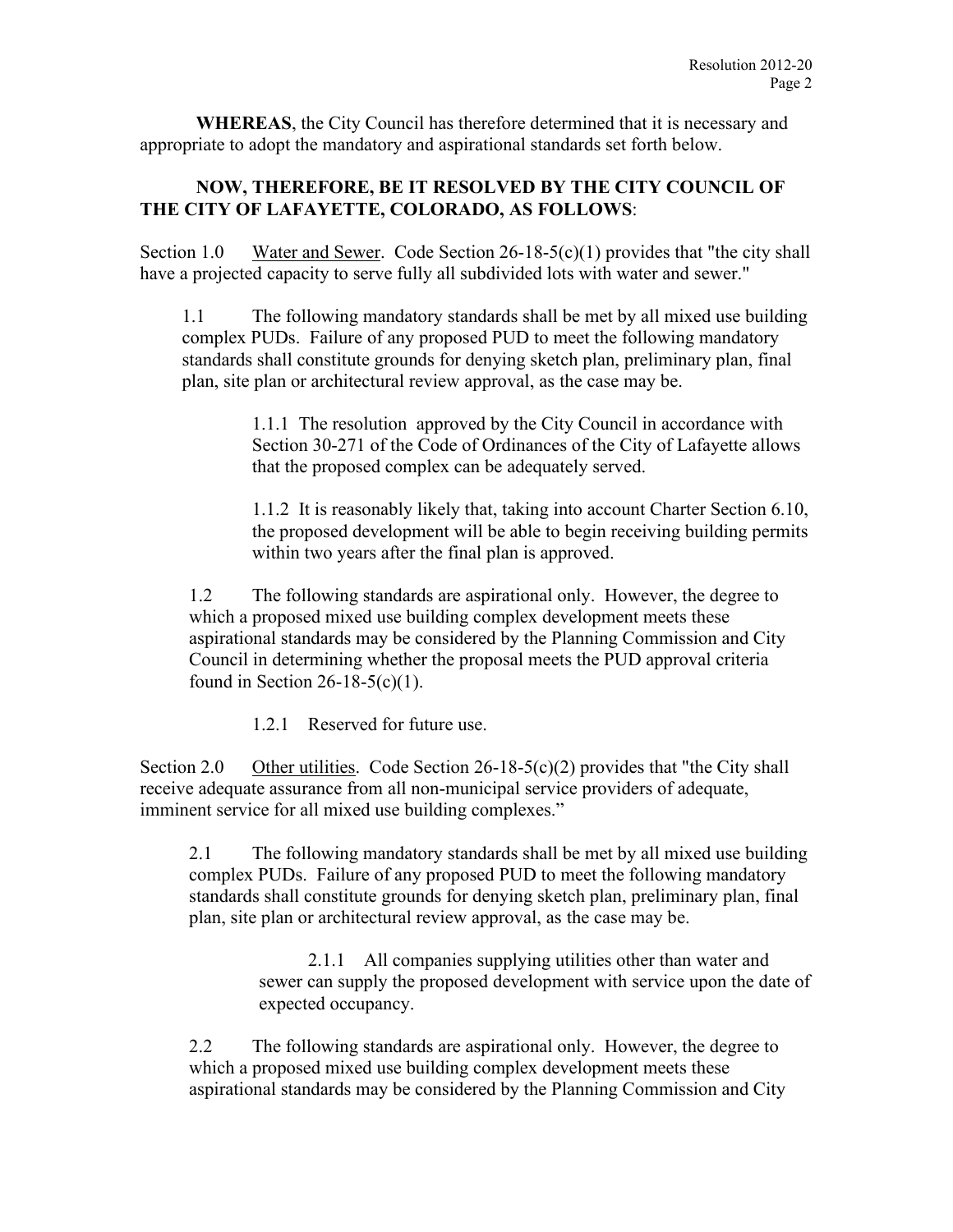Council in determining whether the proposal meets the PUD approval criteria found in Section 26-18-5(c)(2).

2.2.1 Reserved for future use.

Section 3.0 Public safety. Code Section  $26-18-5(c)(3)$  provides that "the city shall have the capacity to provide an appropriate level of fire and police protection to all mixed use building complexes."

3.1 The following mandatory standards shall be met by all mixed use building complex PUDs. Failure of any proposed PUD to meet the following mandatory standards shall constitute grounds for denying sketch plan, preliminary plan, final plan, site plan or architectural review approval, as the case may be.

> 3.1.1 The development does not materially interfere with the Lafayette Fire Department's Five Year Plan to achieve a six (6) minute average response time.

3.1.2 The development complies with all adopted Building and Fire Codes.

3.1.3 If, in order to provide adequate public safety protection or response, specialized equipment is needed, and there is no reasonable alternative, the development shall bear the cost of that specialized equipment.

3.2 The following standards are aspirational only. However, the degree to which a proposed mixed use building complex development meets these aspirational standards may be considered by the Planning Commission and City Council in determining whether the proposal meets the PUD approval criteria found in Section 26-18-5(c)(3).

> 3.2.1 The proposed development supports the fire and/or police departments through the dedication of a site or facility needed for public safety use.

> 3.2.2 The design of the proposed development incorporates the police department's standards for Crime Prevention through Environmental Design.

> 3.2.3 The proposed development will participate in the Neighborhood Watch Program.

3.2.4 The response time of the fire department to the proposed development shall not be longer than six (6) minutes.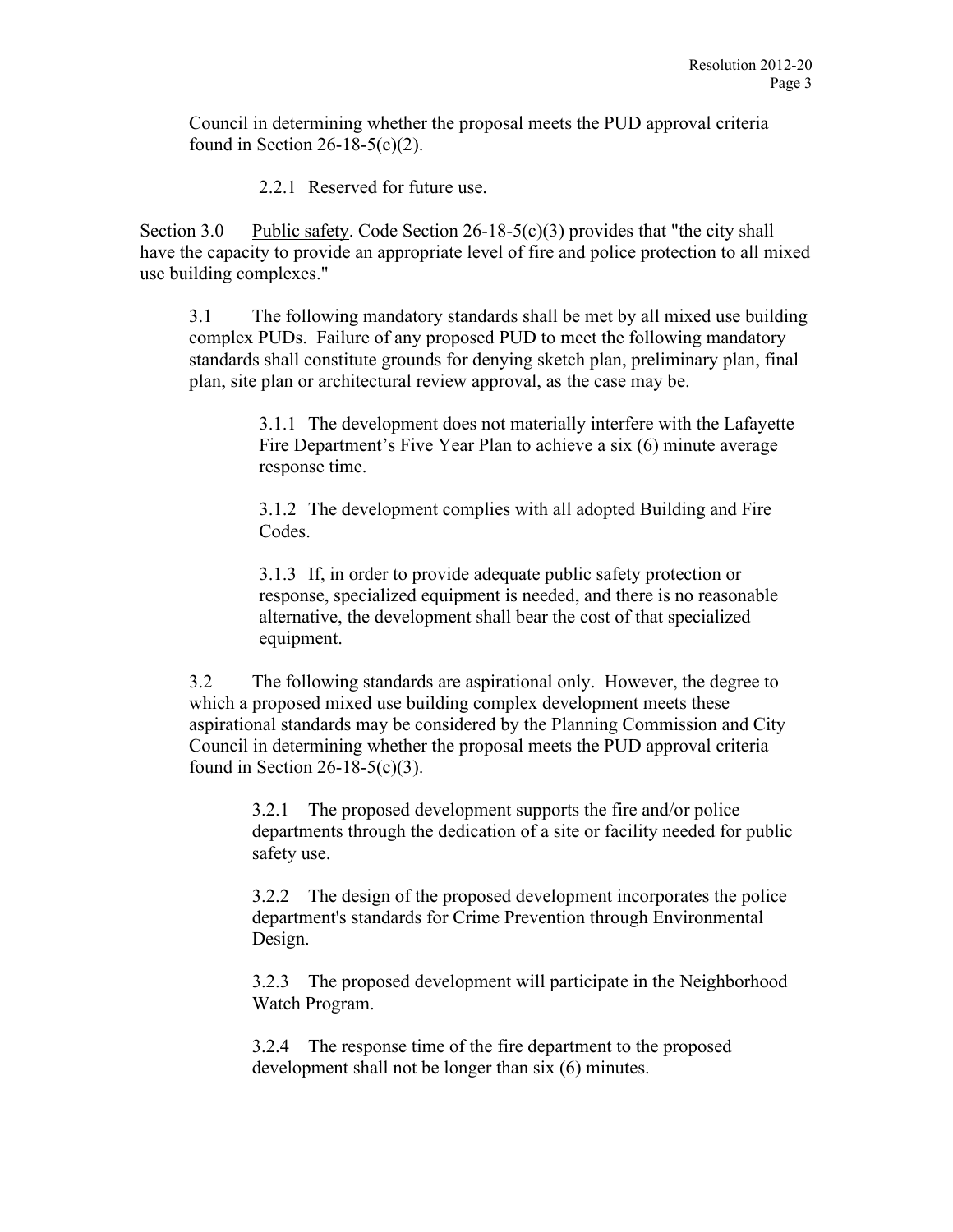3.2.5 In light of the City's current land use mix, the number of police officers per 1000 residents shall not fall below 1.5.

Section 4.0 Recreation. Code Section  $26-18-5(c)(4)$  provides that "the city shall ensure sufficient recreational opportunities for all of its current residents and the future residents of the proposed mixed use building complex."

4.1 The following mandatory standards shall be met by all mixed use building complex PUDs. Failure of any proposed PUD to meet the following mandatory standards shall constitute grounds for denying sketch plan, preliminary plan, final plan, site plan or architectural review approval, as the case may be.

> 4.1.1 Public park areas shall be a minimum of three acres in size, unless otherwise approved by the Parks and Recreation Director.

4.1.2 All parks and trail facilities in the proposed plan comply with the adopted Parks and Recreation Master Plan.

4.2 The following standards are aspirational only. However, the degree to which a proposed mixed use building complex development meets these aspirational standards may be considered by the Planning Commission and City Council in determining whether the proposal meets the PUD approval criteria found in Section 26-18-5(c)(4).

4.2.1 The proposed complex provides recreational amenities with the project design that conform to the needs identified in the Parks and Recreation Master Plan.

4.2.2 The proposed complex is linked by a pedestrian/bicycle trail to a City or County recreation facility, bicycle path, school, library, or other public facilities.

4.2.3 The proposed design includes access for residents and employees to nearby open space and public park areas.

Section 5.0 Economy of service. Code Section 26-18-5(c)(5) provides that "City services shall be provided in the most efficient manner practicable."

5.1 The following mandatory standards shall be met by all mixed use building complex PUDs. Failure of any proposed PUD to meet the following mandatory standards shall constitute grounds for denying sketch plan, preliminary plan, final plan, site plan or architectural review approval, as the case may be.

5.1.1 No sewer lift stations will be permitted unless they will serve an area consisting of more than one square mile.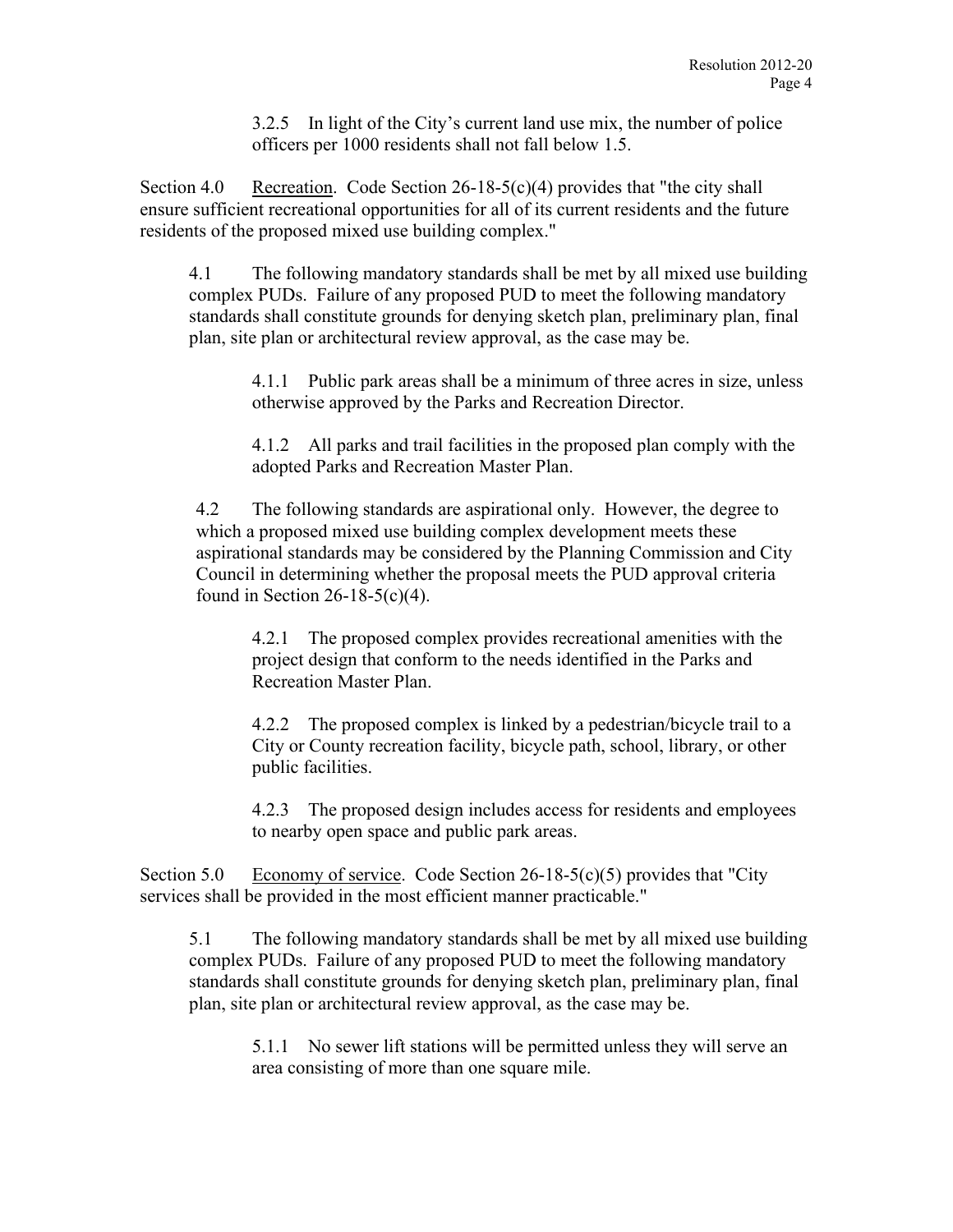5.1.2 The proposed development does not create a significantly disproportionate liability risk to the City in accepting and maintaining the public improvements associated therewith.

5.2 The following standards are aspirational only. However, the degree to which a proposed mixed use building complex development meets these aspirational standards may be considered by the Planning Commission and City Council in determining whether the proposal meets the PUD approval criteria found in Section 26-18-5(c)(5).

> 5.2.1 The proposed utility plan does not place a significantly disproportionate burden on the City maintenance function.

5.2.2 The proposed transportation plan does not place a significantly disproportionate burden on the City maintenance function.

5.2.3 Infill mixed use building complex projects will be encouraged.

Section 6.0 Schools. Code Section 26-18-5(c)(6) provides that "the City shall support and encourage the best quality education for Lafayette children."

6.1 The following mandatory standards shall be met by all mixed use building complex PUDs. Failure of any proposed PUD to meet the following mandatory standards shall constitute grounds for denying sketch plan, preliminary plan, final plan, site plan or architectural review approval, as the case may be.

> 6.1.1 Based upon the City's own information and experience, the City determines that all public schools expected to serve the proposed development have sufficient--current and projected--capacity to accept the children expected to live in the development--taking into consideration both the children expected to live in the proposed development, and children expected to live in other previously approved developments which are not yet built out.

6.2 The following standards are aspirational only. However, the degree to which a proposed mixed use building complex development meets these aspirational standards may be considered by the Planning Commission and City Council in determining whether the proposal meets the PUD approval criteria found in Section 26-18-5(c)(6).

6.2.1 All children expected to live in the proposed development will have the opportunity to attend neighborhood schools.

6.2.2 School impacts are mitigated by means of a school site dedication.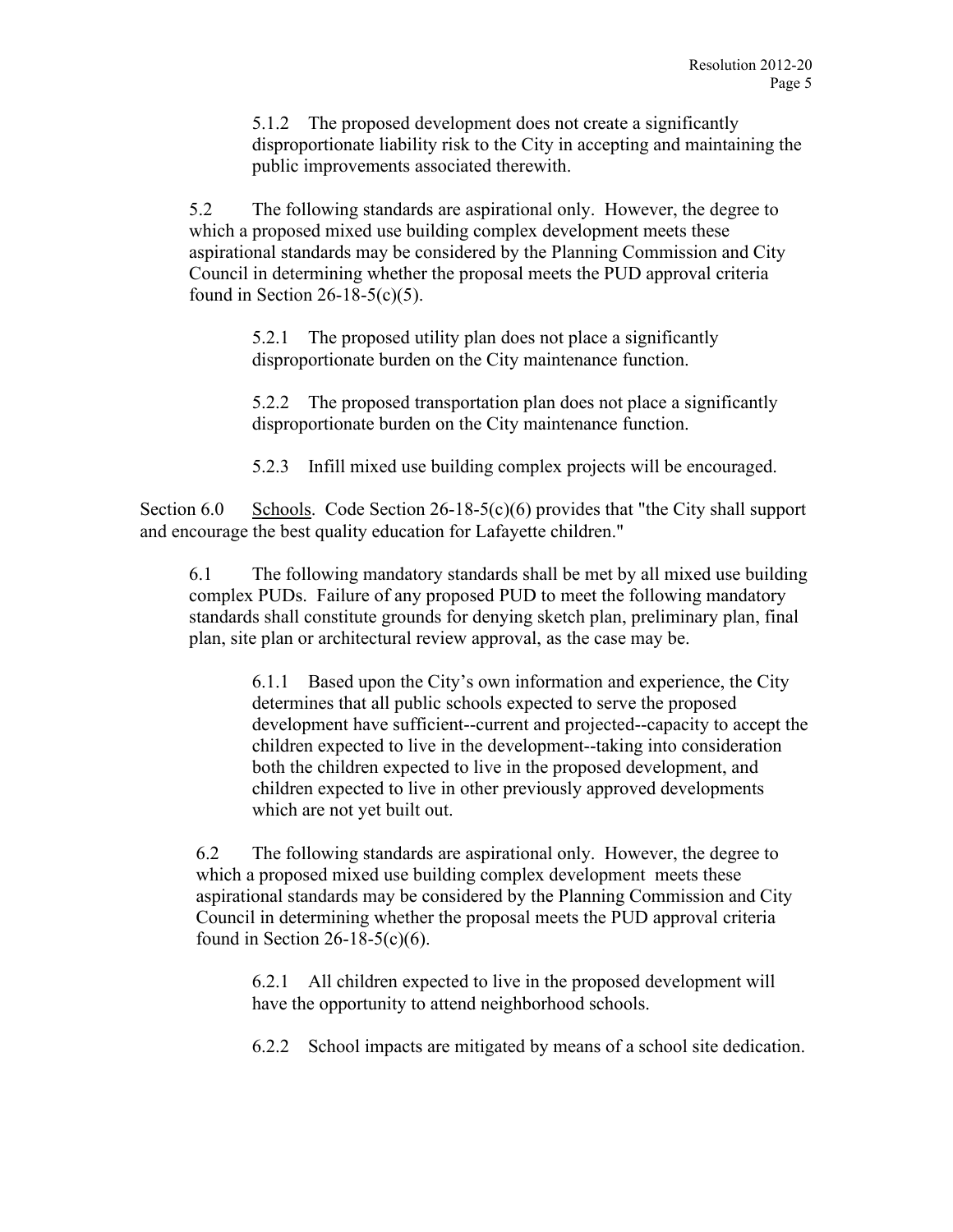6.2.3 The proposed development contributes a substantial element which complements or supplements education within the community.

Section 7.0 Prior agreements. Code Section 26-18-5(c)(7) provides that "to the extent any prior development and/or annexation agreements do not conflict with the provisions of this ordinance, the city shall consider any prior commitments made in such agreements in reviewing a mixed use building complex PUD."

7.1 The following mandatory standards shall be met by all mixed use building complex PUDs. Failure of any proposed PUD to meet the following mandatory standards shall constitute grounds for denying sketch plan, preliminary plan, final plan, site plan or architectural review approval, as the case may be.

7.1.1 City approval of the proposed complex shall be consistent with any and all prior City of Lafayette contractual obligations.

7.2 The following standards are aspirational only. However, the degree to which a proposed mixed use building complex development meets these aspirational standards may be considered by the Planning Commission and City Council in determining whether the proposal meets the PUD approval criteria found in Section 26-18-5(c)(7).

7.2.1 Reserved for Future use.

Section 8.0 Community housing needs. Code Section  $26-18-5(c)(8)$  provides that "the city shall establish, by Resolution, that ratio of residential area to non-residential area in a mixed use building complex that is appropriate to meet the needs of the community for housing in the areas in which mixed use building complexes are permitted. Further, the city shall promote a variety of housing types, prices and ownership forms to satisfy the needs of the community."

8.1 The following mandatory standards shall be met by all mixed use building complex PUDs. Failure of any proposed PUD to meet the following mandatory standards shall constitute grounds for denying sketch plan, preliminary plan, final plan, site plan or architectural review approval, as the case may be.

> 8.1.1 When the underlying zoning is non-residential, no greater than 75% of the floor area within the complex shall be residential uses. Notwithstanding the foregoing, the City Council may, after review and recommendation of the Planning Commission, allow up to 95% of the floor area within a mixed use building complex to be used for residential uses upon finding that the proposed PUD is unique and/or necessary for the economic development of the city, that the market is unlikely to support 25% or more of the floor area being non-residential, and that one or more of the following criteria has been met: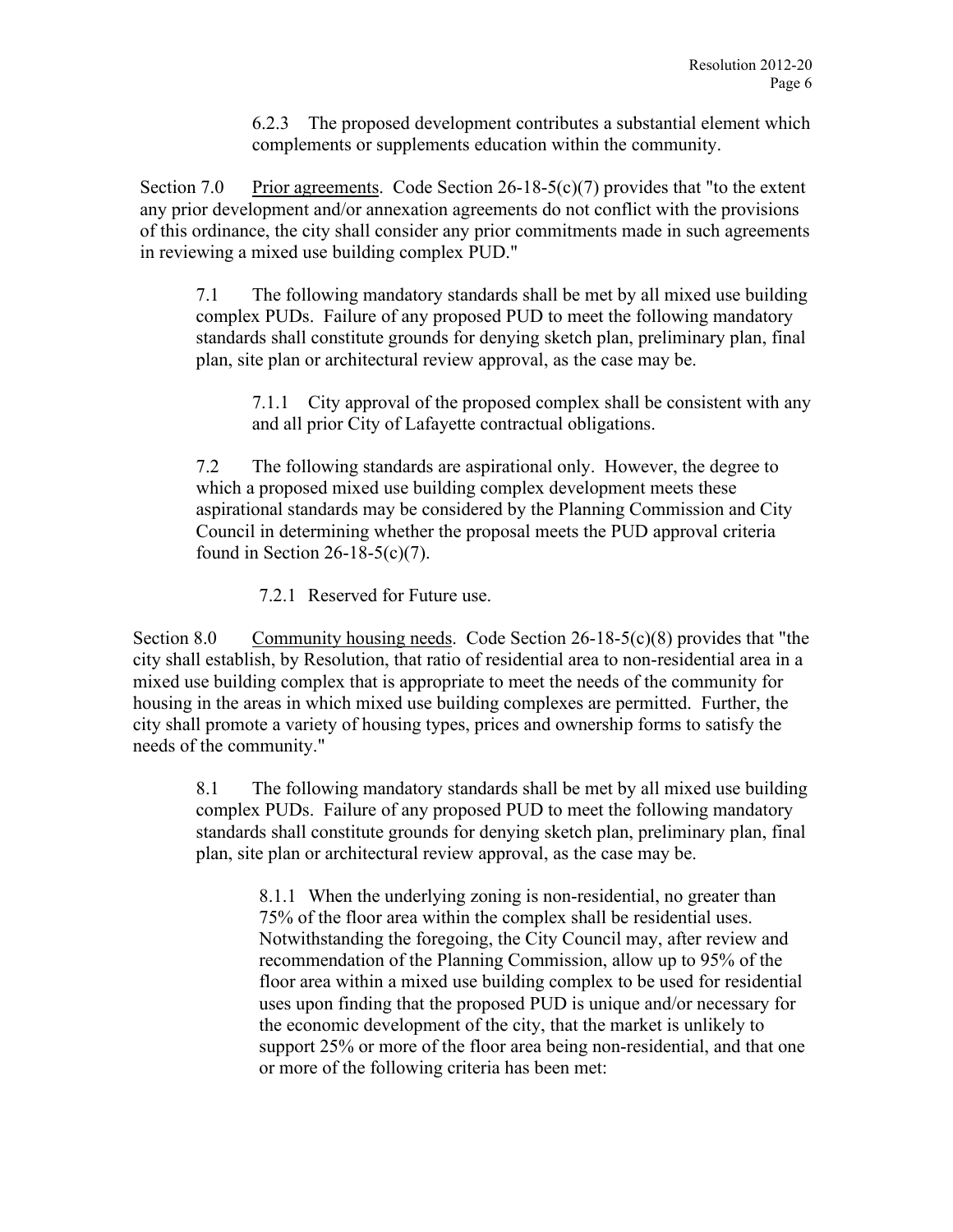- A. That 50% of the nonresidential floor area of the proposed mixed use building complex shall be legally restricted by the owner to uses that will generate sales tax revenues for the city;
- B. That the proposed mixed use building complex is a redevelopment project that will result in the abandonment of a legal nonconforming use;
- C. That 50% of the residential floor area within the proposed mixed use building complex shall be legally restricted by the owner to be affordable;
- D. The proposed mixed use building complex is a redevelopment of a property which has caused significant problems for adjacent neighborhood(s), such as, but not limited to, graffiti, vagrancy, noise, or other similar deleterious impacts to the quiet enjoyment of neighboring properties; or
- E. That the proposed mixed use building complex provides some parking spaces available for the Urban Renewal Authority.

8.1.2 In order to obtain a reduction in the parking ratio due to the mixing of uses within a complex and joint use of parking spaces, the parking must be located within 150 feet of any shared use.

8.1.3 The city shall use any and all available data and studies regarding the city's need for a particular type, price and/or ownership form of housing to limit or encourage any particular type, price and/or ownership form of housing.

8.1.4 There is a need for the proposed complex in the specific area of the community.

8.1.5 Allocation of any of the 50 permits made available by Section 6.10 of the City Charter shall be allocated only to projects that provide units in conformance to the Community Housing Guidelines, i.e. are priced to be affordable to households with annual incomes of 80% of the area median income, as calculated by HUD.

8.1.7 The location of units made available by any of the 50 permits provided by Section 6.10 of the City Charter will not be grouped in such as way as to cause excessive economic division within the neighborhood.

8.1.8 The exterior appearance of units made available by any of the 50 permits provided by Section 6.10 of the City Charter will be substantially similar in appearance to other units in terms of quality.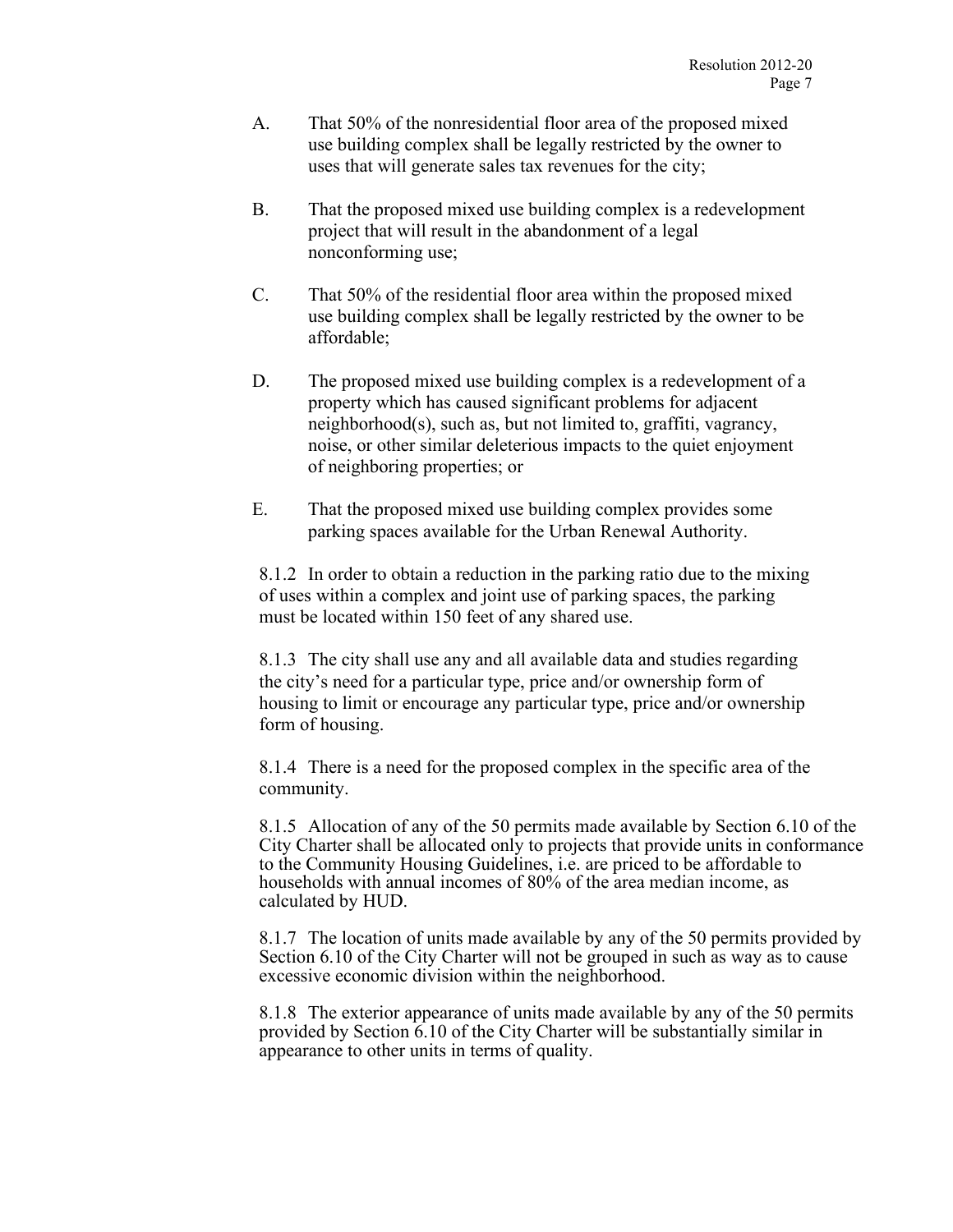8.2 The following standards are aspirational only. However, the degree to which a proposed mixed use building complex development meets these aspirational standards may be considered by the Planning Commission and City Council in determining whether the proposal meets the PUD approval criteria found in Section 26-18-5(c)(8).

8.2.1 The City's prior approvals for new mixed use building complexes will be considered when granting any approvals so that, to the best of the City's ability, the public is provided choices in type of housing, as well as a full price range of housing.

8.2.2 The proposed complex includes a compatible mix of uses.

8.2.3. In general, if the complex consists of multiple buildings, the buildings adjacent to the street shall contain the non-residential uses.

8.2.3 In general, if the complex consists of one building, any nonresidential use within the complex shall be located on the first floor.

Section 9.0 Developer's ability to complete construction of the PUD. Code Section  $26-18-5(c)(9)$  provides that "the city will commit city resources only to developments that are likely to be completed as proposed."

> 9.1 The following mandatory standards shall be met by all mixed use building complex PUDs. Failure of any proposed PUD to meet the following mandatory standards shall constitute grounds for denying sketch plan, preliminary plan, final plan, site plan or architectural review approval, as the case may be.

9.1.1 The developer shall be free of any past or present material breaches of development contracts with the City and/or County governments within the last five (5) years.

9.2 The following standards are aspirational only. However, the degree to which a proposed mixed use building complex development meets these aspirational standards may be considered by the Planning Commission and City Council in determining whether the proposal meets the PUD approval criteria found in Section 26-18-5(c)(9).

9.2.1 Reserved for future use.

Section 10.0 Build-out rate. Code Section 26-18-5(c)(10) provides that "in order to manage growth in accordance with the city's ability to provide services, the city shall encourage building to occur subject to an agreed upon time schedule and build-out rate."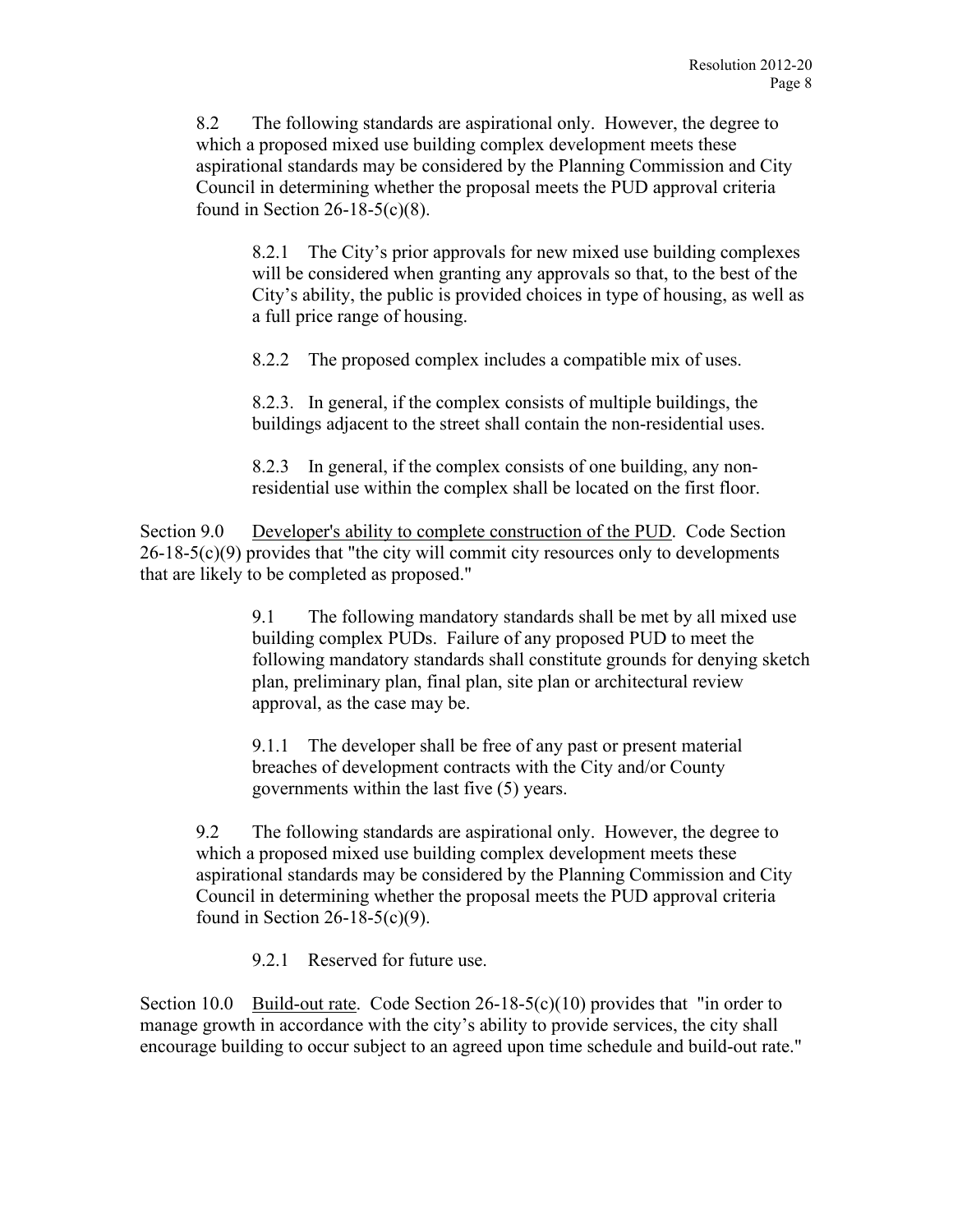10.1 The following mandatory standards shall be met by all mixed use building complex PUDs. Failure of any proposed PUD to meet the following mandatory standards shall constitute grounds for denying sketch plan, preliminary plan, final plan, site plan or architectural review approval, as the case may be.

10.1.1 Each proposed complex will submit its projected requirements for the issuance of building permits with the preliminary plan submittal. The development can be approved only if this level of service can be met under the City's growth cap, as set in compliance with Section 30-269 et. seq. of the City's Code of Ordinances.

10.1.2 The applicant should present sufficient information to demonstrate that the development has a reasonable likelihood of completion, given the requested building permit schedule.

10.2 The following standards are aspirational only. However, the degree to which a proposed mixed use building complex development meets these aspirational standards may be considered by the Planning Commission and City Council in determining whether the proposal meets the PUD approval criteria found in Section 26-18-5(c)(10).

10.2.1 Reserved for future use.

Section 11.0 Community Amenities Code Section  $26-18-5(c)(11)$  provides that "the city shall encourage mixed use building complexes that contribute significant amenities to the development itself, and to the community at large."

11.1 The following mandatory standards shall be met by all mixed use building complex PUDs. Failure of any proposed PUD to meet the following mandatory standards shall constitute grounds for denying sketch plan, preliminary plan, final plan, site plan or architectural review approval, as the case may be.

11.1.1 Reserved for future use.

11.2 The following standards are aspirational only. However, the degree to which a proposed mixed use building complex development meets these aspirational standards may be considered by the Planning Commission and City Council in determining whether the proposal meets the PUD approval criteria found in Section 26-18-5(c)(11).

11.2.1 The proposed complex will include some community amenities, including, but not limited to: an appropriately-located park site (above the minimum requirement), private funding of park construction, a site for a public school, fire station, or police substation, an historic marker or instructional facility, a city identification sign and/or sign location,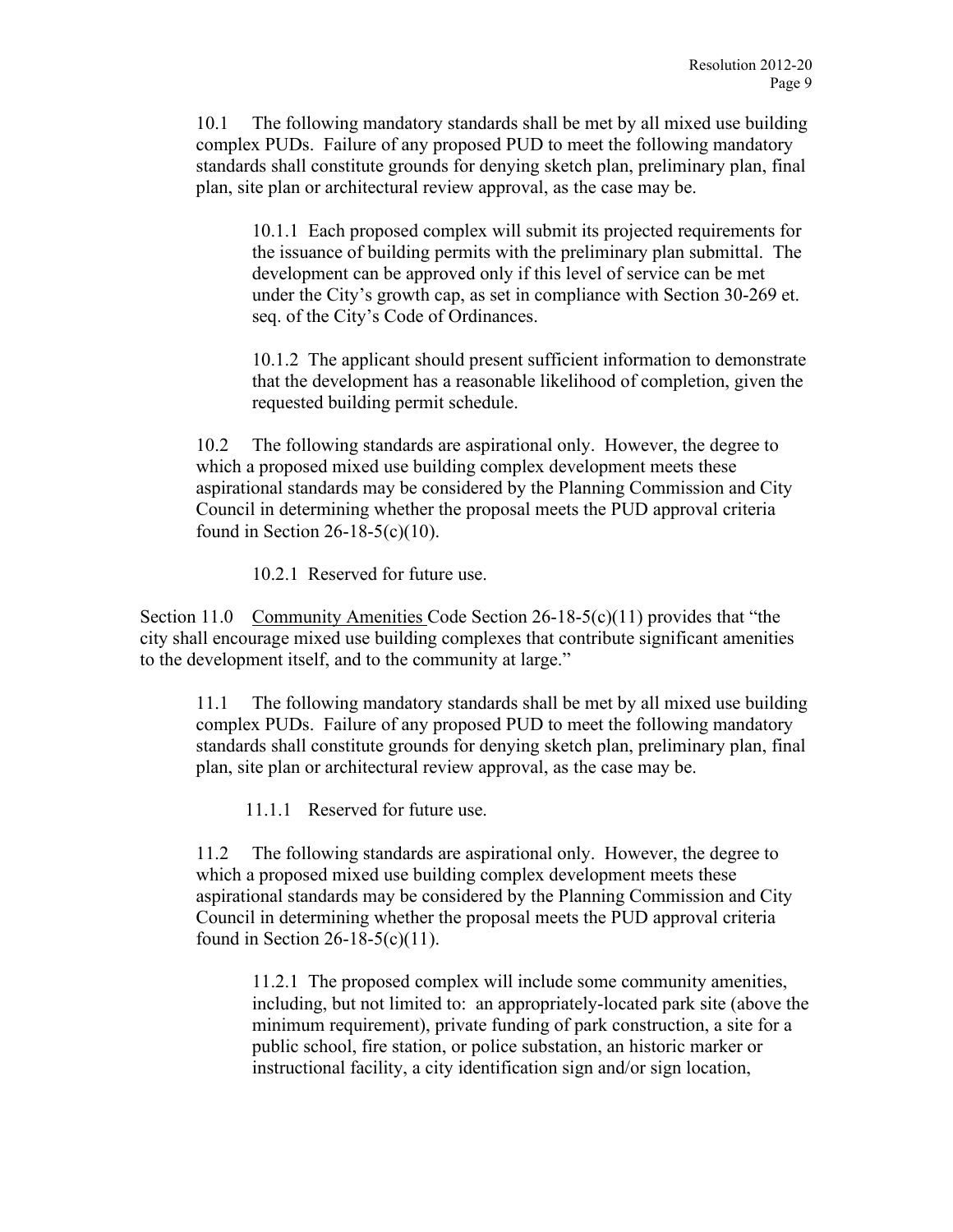wildlife preservation, heavily landscaped streetscape (in excess of the minimum requirements) which improves the public image of the City.

Section 12.0 Goal fulfillment. Code Section  $26-18-5(c)(12)$  provides that "the city shall encourage mixed use building complexes that fulfill specific Comprehensive Plan, Urban Renewal Authority, or city council goals."

12.1 The following mandatory standards shall be met by all mixed use building complex PUDs. Failure of any proposed PUD to meet the following mandatory standards shall constitute grounds for denying sketch plan, preliminary plan, final plan, site plan or architectural review approval, as the case may be.

12.1.1Reserved for future use.

12.2 The following standards are aspirational only. However, the degree to which a proposed mixed use building complex development meets these aspirational standards may be considered by the Planning Commission and City Council in determining whether the proposal meets the PUD approval criteria found in Section 26-18-5(c)(12).

12.2.1 The proposed project fulfills a specific City Council, Economic Development Plan, Urban Renewal Plan, Downtown Plan, or Comprehensive Plan goal.

Section 13.0 City's financial ability to serve. Code Section 26-18-5(c)(13) provides that "the city shall demonstrate that it is financially able to provide general municipal services to all new mixed use building complex development."

13.1 The following mandatory standards shall be met by all mixed use building complex PUDs. Failure of any proposed PUD to meet the following mandatory standards shall constitute grounds for denying sketch plan, preliminary plan, final plan, site plan or architectural review approval, as the case may be.

13.1.1 The project is presumed to meet this criteria unless the city demonstrates it is not financially able to serve the development.

13.2 The following standards are aspirational only. However, the degree to which a proposed mixed use building complex development meets these aspirational standards may be considered by the Planning Commission and City Council in determining whether the proposal meets the PUD approval criteria found in Section 26-18-5(c)(13).

13.2.2 Reserved for future use.

Section 14.0 Transportation. Code Section  $26-18-5(c)(14)$  provides that "the city shall encourage an efficient and environmentally sound transportation system."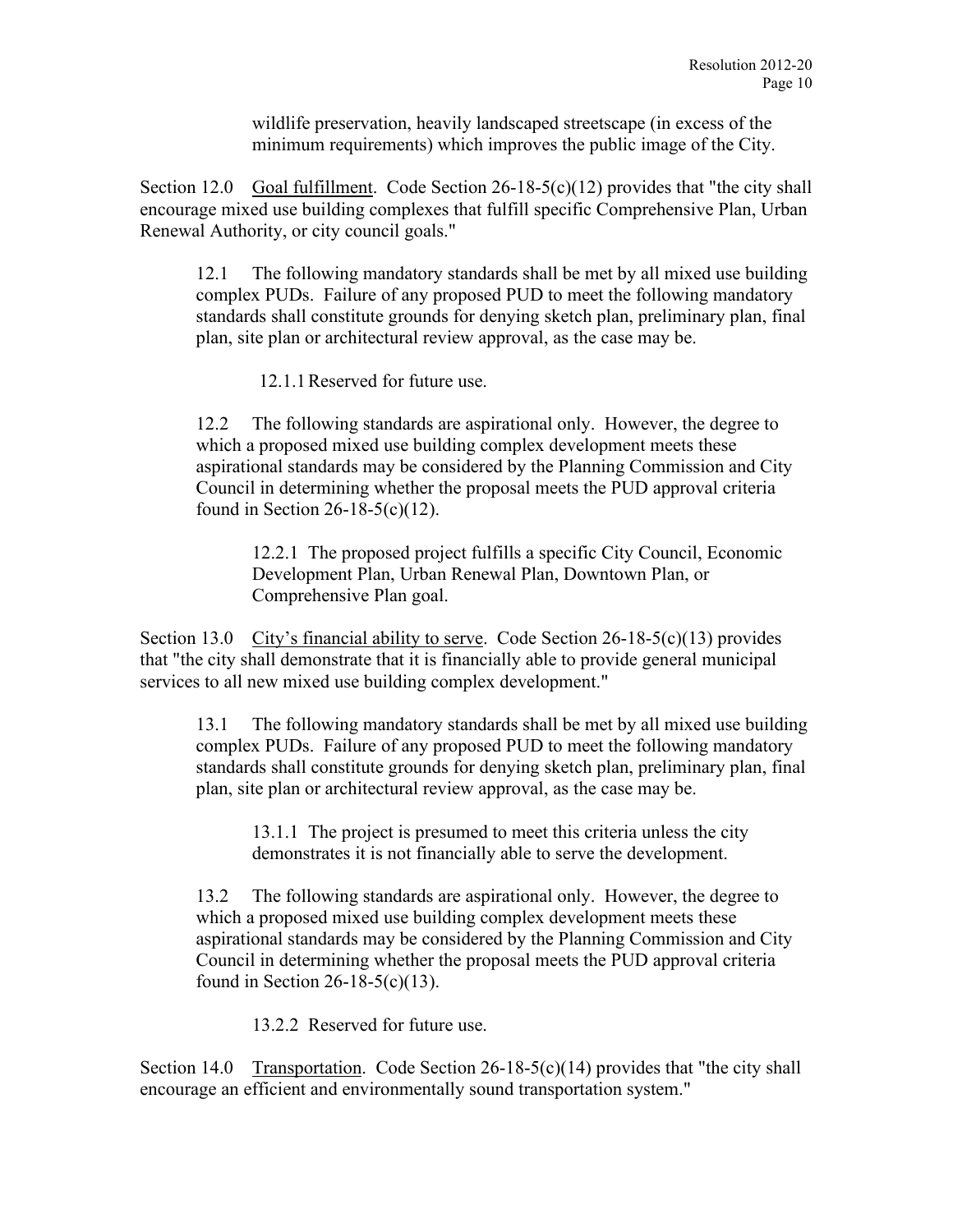14.1 The following mandatory standards shall be met by all mixed use building complex PUDs. Failure of any proposed PUD to meet the following mandatory standards shall constitute grounds for denying sketch plan, preliminary plan, final plan, site plan or architectural review approval, as the case may be.

14.1.1 Where practical, complexes shall be interconnected to provide vehicular, pedestrian, bicycle and similar access between neighborhoods.

14.1.2 Adequate parking will be supplied.

14.2 The following standards are aspirational only. However, the degree to which a proposed mixed use building complex development meets these aspirational standards may be considered by the Planning Commission and City Council in determining whether the proposal meets the PUD approval criteria found in Section 26-18-5(c)(14).

14.2.1 Private streets are discouraged.

14.2.2 The proposed complex contributes to the efficient and effective operation of the Regional Transportation District by providing facilities or enhancements to the system such as bus shelters at bus stops adjacent to or within the development.

14.2.3 The City will favor those complexes that provide for and encourage transportation modes alternative to the automobile.

Section 15.0 Environment. Code Section  $26-18-5(c)(15)$  provides that "the natural" environmental assets of a property shall be preserved to the extent practicable."

15.1 The following mandatory standards shall be met by all mixed use building complex PUDs. Failure of any proposed PUD to meet the following mandatory standards shall constitute grounds for denying sketch plan, preliminary plan, final plan, site plan or architectural review approval, as the case may be.

15.1.1 The proposed complex design recognizes and mitigates impacts on wildlife areas as defined on the Division of Wildlife's map provided to the City and filed with the Planning Department.

15.1.3 The developer will survey the property to identify any endangered plant or animal species and all wetland areas, both according to federal and state standards, and shall comply with any applicable federal and state standards relating to endangered species and wetlands.

15.1.4 No structures will be approved without full compliance with Lafayette's Flood Plain Standards.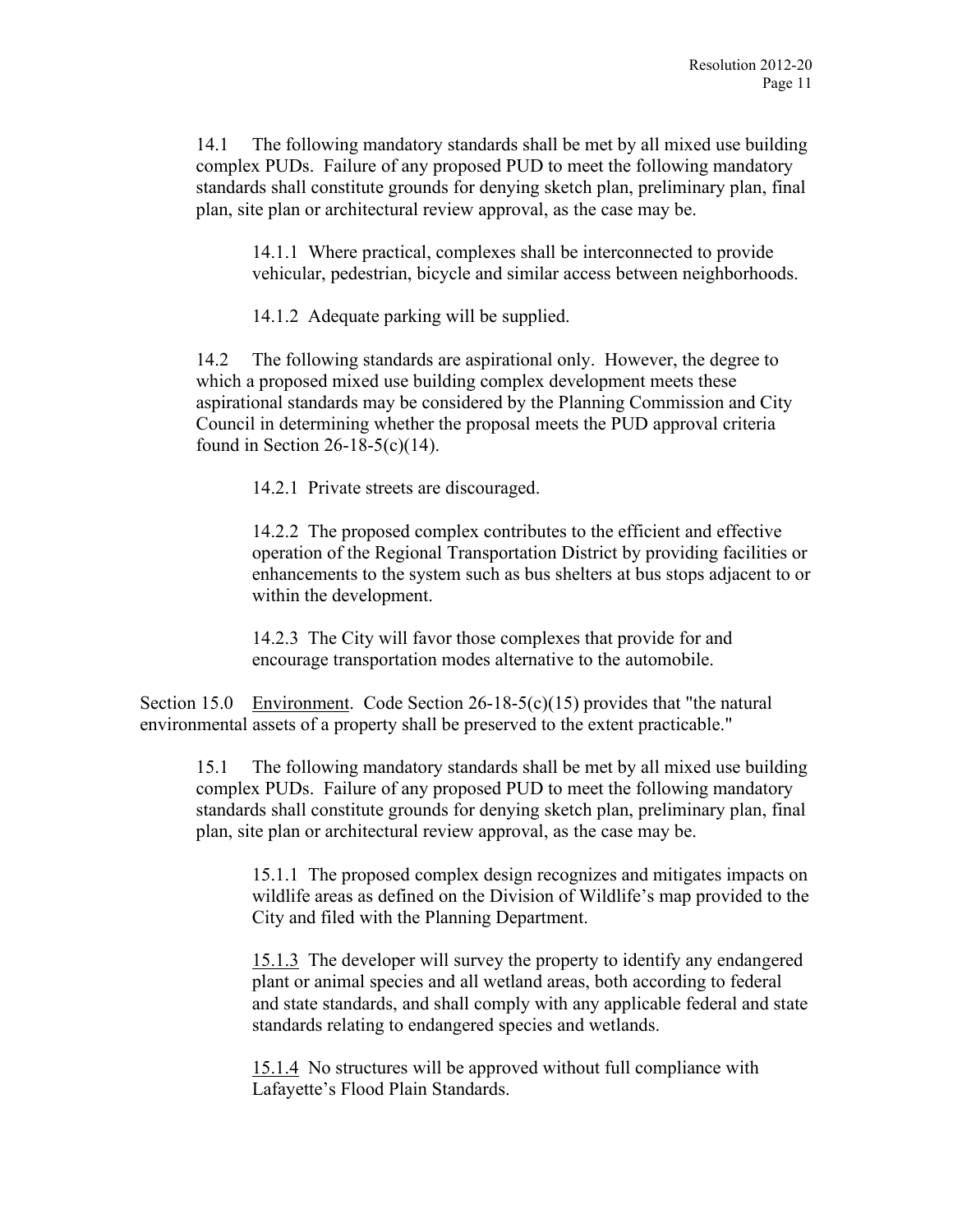15.1.5 Abatement techniques for mine shafts and slopes shall be required of developers and no undeveloped land overlying high risk subsidence zones will be developed unless the design is approved by the State Geologist's office.

15.2 The following standards are aspirational only. However, the degree to which a proposed mixed use building complex development meets these aspirational standards may be considered by the Planning Commission and City Council in determining whether the proposal meets the PUD approval criteria found in Section 26-18-5(c)(15).

15.2.1 The proposed complex will enhance and/or expand the City's and County's recycling program.

15.2.2 Existing healthy trees will be preserved whenever possible.

15.2.3 To the extent reasonably practicable, the proposed complex will be designed to utilize the natural topography of the site and to preserve natural grades.

15.2.4 Prairie dog colonies will be humanely removed or relocated prior to the start of construction.

15.2.5 The proposed complex promotes and incorporates energy and water conservation measures. Such energy conservation measures may include, but are not limited to, the following:

- Energy efficient construction or use of energy efficient components such as, but not limited to, low-E windows, higher than normal R-values for insulation, highly efficient heating ventilation and air conditioning systems (HVAC), efficient lighting systems, etc;
- Passive solar design;
- Solar hot water heating; or
- Photovoltaic solar panels;

Such water conservation measures may include measures that are over and above the minimum existing standards for landscape irrigation, plumbing fixture usage, etc.

Section 16.0 Cultural. Code Section  $26-18-5(c)(16)$  provides that "the city values its existing historical and/or cultural facilities, including its library, theater, etc."

16.1 The following mandatory standards shall be met by all mixed use building complex PUDs. Failure of any proposed PUD to meet the following mandatory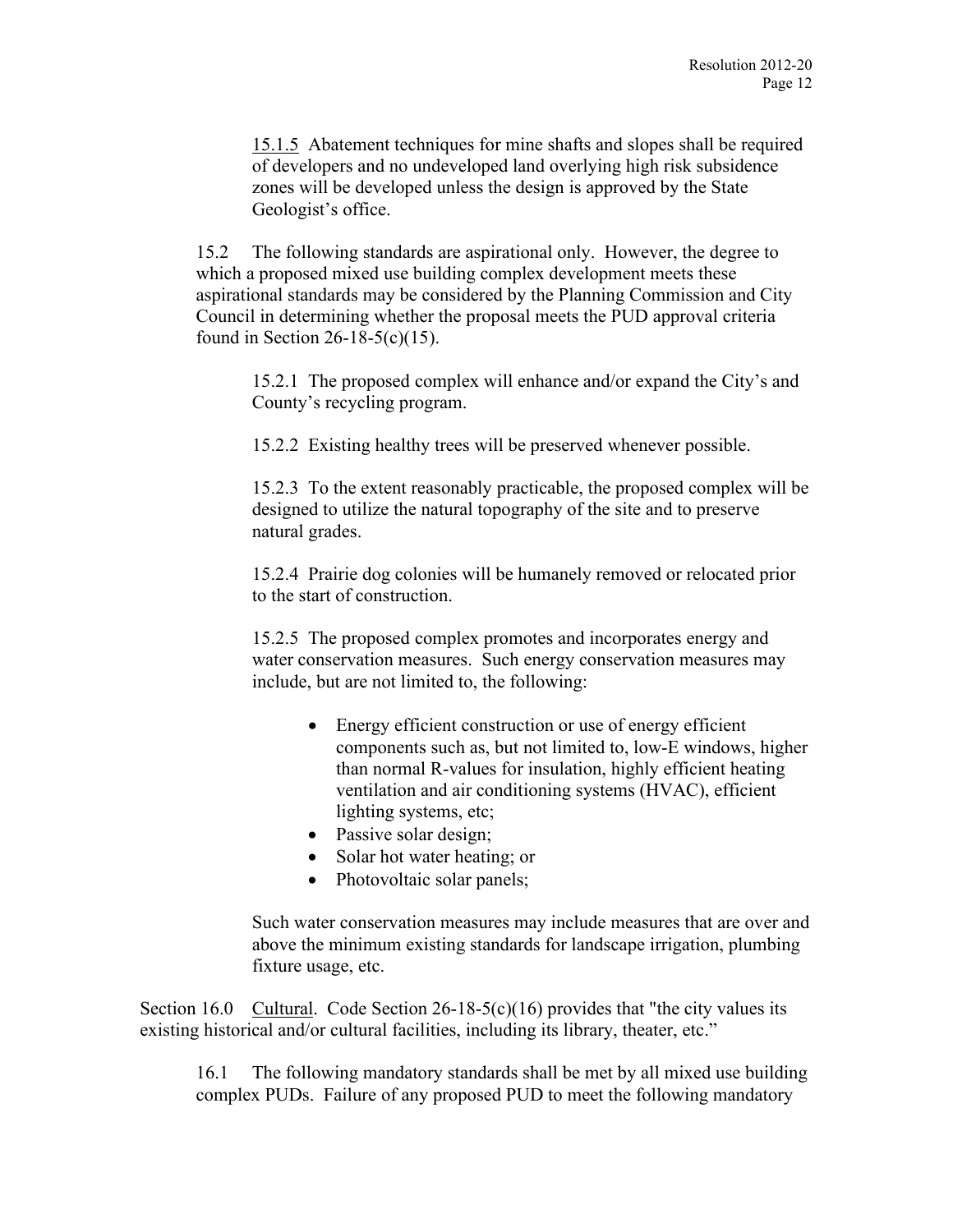standards shall constitute grounds for denying sketch plan, preliminary plan, final plan, site plan or architectural review approval, as the case may be.

16.1.1 Reserved for future use.

16.2 The following standards are aspirational only. However, the degree to which a proposed mixed use building complex development meets these aspirational standards may be considered by the Planning Commission and City Council in determining whether the proposal meets the PUD approval criteria found in Section 26-18-5(c)(16).

16.2.1 The proposed complex provides a means for cultural enrichment of the community, such as providing public visual art or providing opportunities for the performing arts.

16.2.2 The proposed complex contributes in a material way to the City's existing cultural resources, such as a site for public art.

16.2.3 The proposed complex preserves an element of historical interest on the site.

Section 17.0 Strong Owners Associations. Code Section 26-18-5(c)(17) provides that "when a mixed use building complex is proposed to consist of multiple owners, the city shall encourage the development of a strong owners association to promote a sense of community and to ensure the continued existence of a viable entity responsible for maintenance of private open space and other similar duties."

> 17.1 The following mandatory standards shall be met by all mixed use building complex PUDs. Failure of any proposed PUD to meet the following mandatory standards shall constitute grounds for denying sketch plan, preliminary plan, final plan, site plan or architectural review approval, as the case may be.

17.1.1 The following elements are included within the owner's documents:

a. Covenants, Conditions and Restrictions, providing for an owners' association and architectural control committee.

b. Articles of incorporation of the owners' association.

c. Bylaws for the owners' association.

d. Provision for automatic renewal of the covenants without a vote of the property owners.

e. Provision for mandatory dues or other funding mechanism.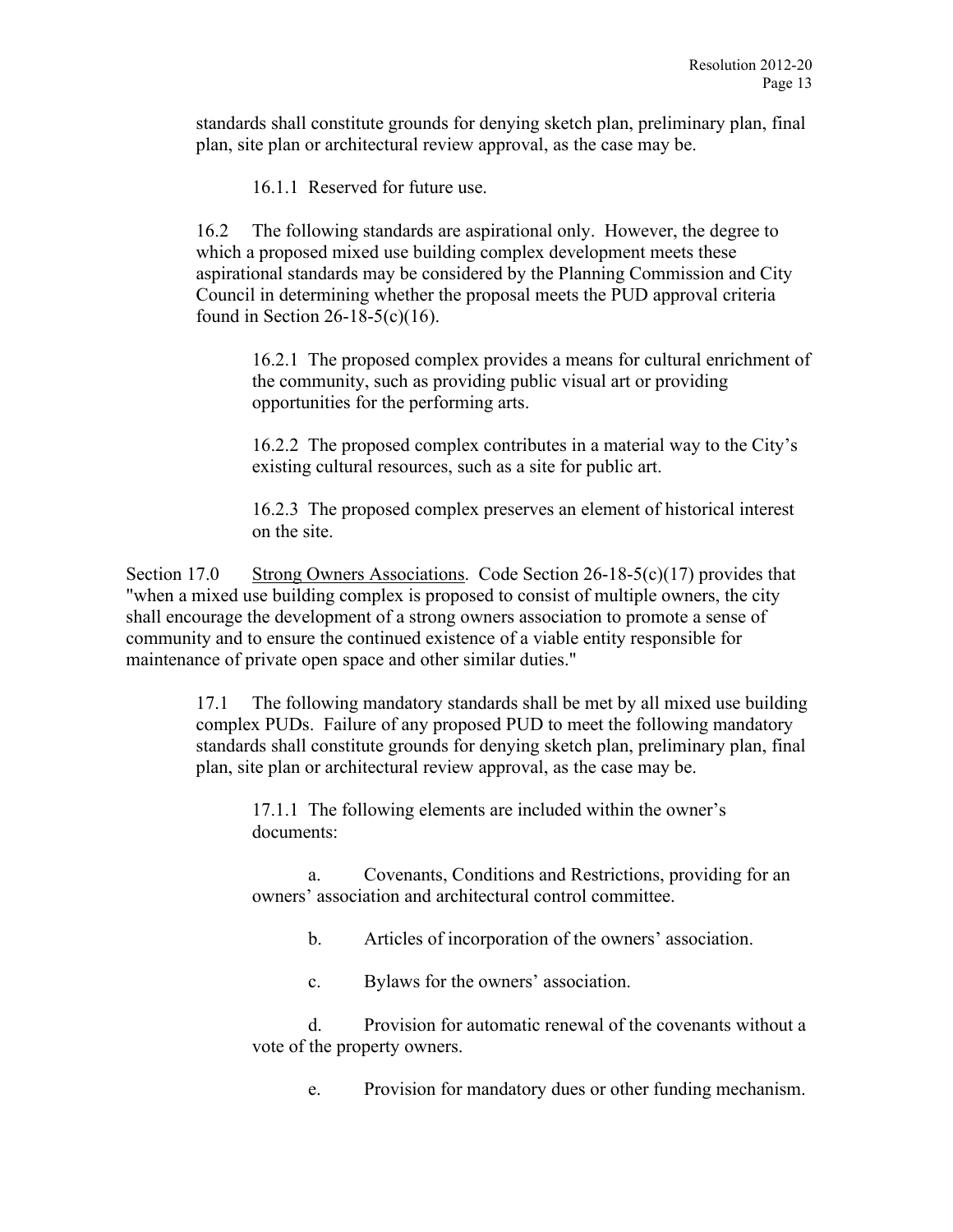f. If the association will be responsible for a master water meter, provision to allow the City to charge association members their pro-rata share of the water bill, in the event that the association does not make timely payments.

g. Provision for adequate authority to enforce the covenants.

h. Provision for the architectural control committee to meet regularly.

17.2 The following standards are aspirational only. However, the degree to which a proposed mixed use building complex development meets these aspirational standards may be considered by the Planning Commission and City Council in determining whether the proposal meets the PUD approval criteria found in Section 26-18-5(c)(17).

17.2.1 The following elements are included within the owners' documents:

a. Overall design guidelines.

b. Provisions stating the substance of C.R.S. § 38-33.3- 313(1)-(4), concerning the insurance policies that may or must be maintained by the association (property and commercial general liability ins. on common elements), to provide guidance to owners/associations after the developer has completed the project and withdrawn from the association.

c. Provision requiring that when an owner or employee of an association controls or disburses association funds, the association must maintain fidelity insurance coverage of an amount not less than the aggregate of two months assessments plus reserves, as set forth in C.R.S. § 38-33.3-313(10).

d. If the association will have 30 or more units, provisions to comply with C.R.S.  $\S 38-33.3-306(3)(a)$  by requiring that when the association delegates power to a managing agent, the agent must (i) maintain fidelity insurance in an amount no less than \$50,000 or such greater amount as the association may require; (ii) maintain association funds in an account separate from other associations, and maintain association operating funds in an account separate from association reserve funds; and (iii) present an annual accounting and financial statement to the association.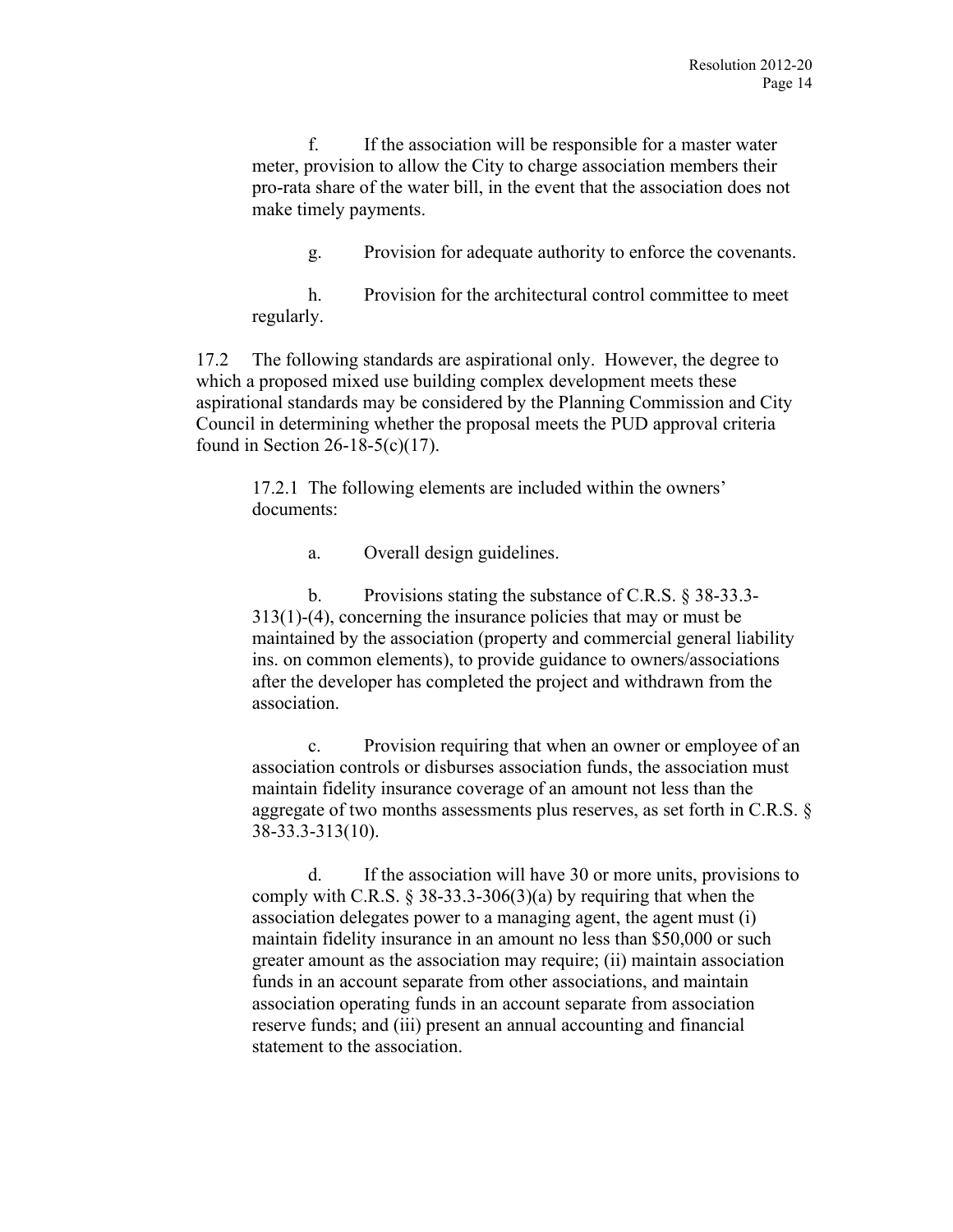e. Provision for regular audits of the association's finances, at least once every five years, at the association's expense, or more often if a member requests and agrees to pay for it.

Section 18.0 Design Guidelines. Code Section  $26-18-5(c)(18)$  provides that " the city shall ensure that the development of a mixed use building complex meets any applicable adopted guidelines, including but not limited to the Urban Renewal Architectural Review Criteria."

18.1 The following mandatory standards shall be met by all mixed use building complex PUDs. Failure of any proposed PUD to meet the following mandatory standards shall constitute grounds for denying sketch plan, preliminary plan, final plan, site plan or architectural review approval, as the case may be.

18.1.1 Mixed use building complexes located within the Urban Renewal District will comply with any design guidelines adopted by the Urban Renewal Authority.

18.2 The following standards are aspirational only. However, the degree to which a proposed mixed use building complex development meets these aspirational standards may be considered by the Planning Commission and City Council in determining whether the proposal meets the PUD approval criteria found in Section 26-18-5(c)(18).

18.2.1 Multi-story buildings are encouraged within a mixed use building complex.

Section 19.0 Compatibility. Code Section  $26-18-5(c)(19)$  provides that " Each mixed use building complex shall be compatible with and respect the context of its location and the character of surrounding existing neighborhoods."

19.1 The following mandatory standards shall be met by all mixed use building complex PUDs. Failure of any proposed PUD to meet the following mandatory standards shall constitute grounds for denying sketch plan, preliminary plan, final plan, site plan or architectural review approval, as the case may be.

19.1.1 Mixed use building complexes will be compatible with the character of the surrounding area.

19.1.2 The proposal will comply with the municipal code.

19.1.3 The proposal will comply with the City's Comprehensive Plan.

19.2 The following standards are aspirational only. However, the degree to which a proposed mixed use building complex development meets these aspirational standards may be considered by the Planning Commission and City